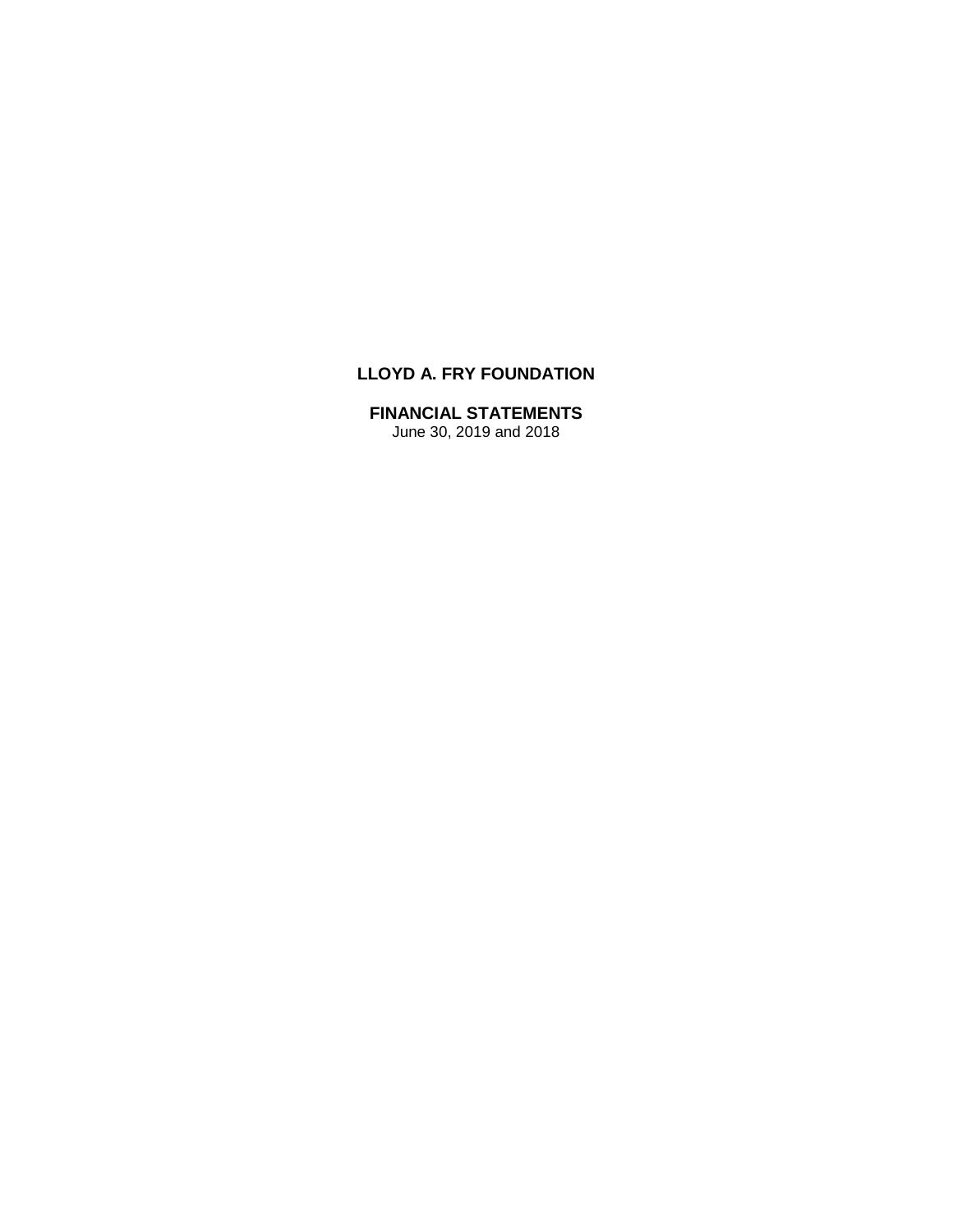## LLOYD A. FRY FOUNDATION Chicago, Illinois

FINANCIAL STATEMENTS June 30, 2019 and 2018

# **CONTENTS**

| FINANCIAL STATEMENTS |     |
|----------------------|-----|
|                      |     |
|                      |     |
|                      | - 5 |
|                      |     |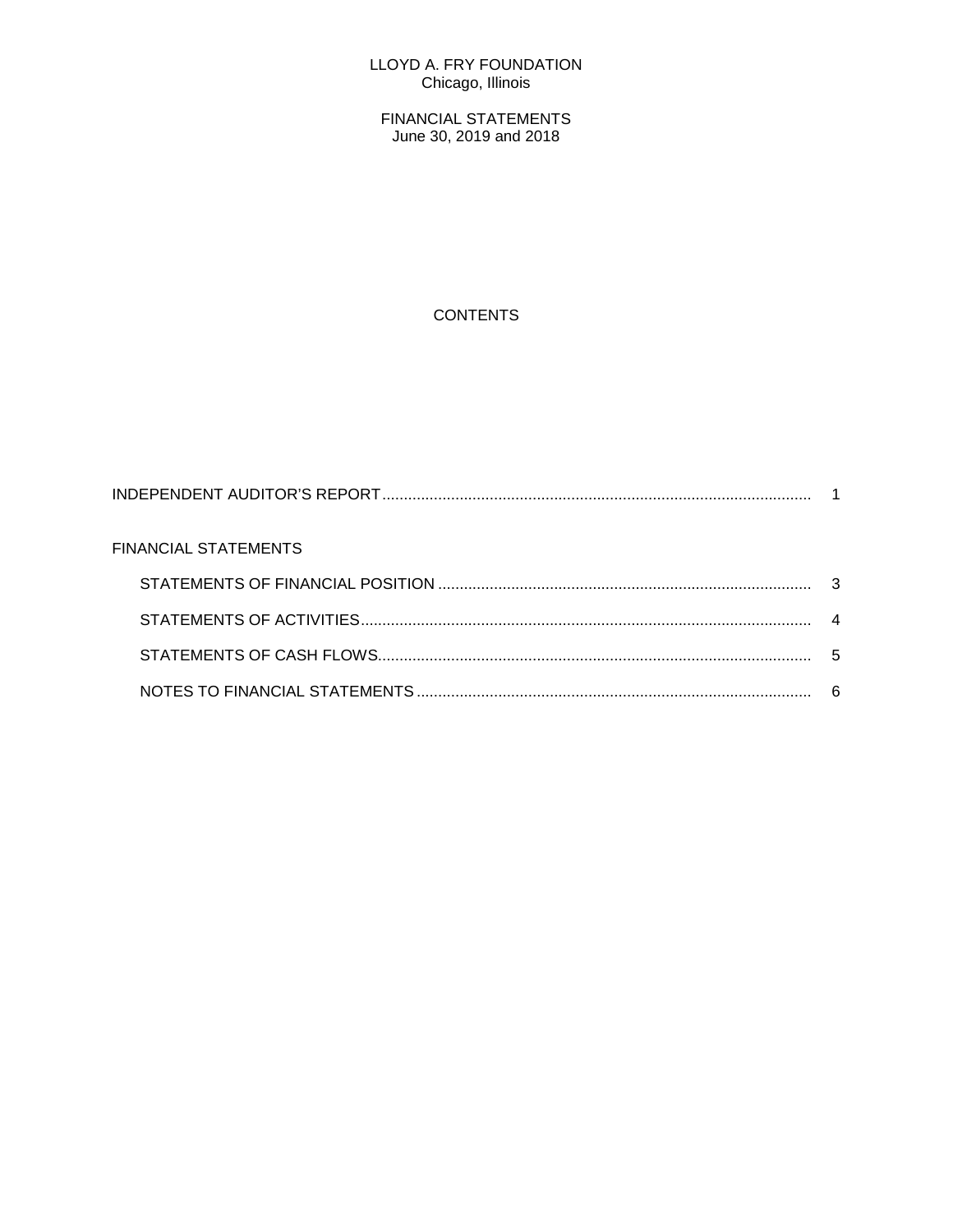



# INDEPENDENT AUDITOR'S REPORT

The Board of Directors Lloyd A. Fry Foundation Chicago, Illinois

#### **Report on the Financial Statements**

We have audited the accompanying financial statements of Lloyd A. Fry Foundation (the Foundation), which comprise the statements of financial position as of June 30, 2019 and 2018, and the related statements of activities and cash flows for the years then ended, and the related notes to the financial statements.

#### *Management's Responsibility for the Financial Statements*

Management is responsible for the preparation and fair presentation of these financial statements in accordance with accounting principles generally accepted in the United States of America; this includes the design, implementation, and maintenance of internal control relevant to the preparation and fair presentation of financial statements that are free from material misstatement, whether due to fraud or error.

#### *Auditor's Responsibility*

Our responsibility is to express an opinion on these financial statements based on our audits. We conducted our audits in accordance with auditing standards generally accepted in the United States of America. Those standards require that we plan and perform the audit to obtain reasonable assurance about whether the financial statements are free from material misstatement.

An audit involves performing procedures to obtain audit evidence about the amounts and disclosures in the financial statements. The procedures selected depend on the auditor's judgment, including the assessment of the risks of material misstatement of the financial statements, whether due to fraud or error. In making those risk assessments, the auditor considers internal control relevant to the entity's preparation and fair presentation of the financial statements in order to design audit procedures that are appropriate in the circumstances, but not for the purpose of expressing an opinion on the effectiveness of the entity's internal control. Accordingly, we express no such opinion. An audit also includes evaluating the appropriateness of accounting policies used and the reasonableness of significant accounting estimates made by management, as well as evaluating the overall presentation of the financial statements.

We believe that the audit evidence we have obtained is sufficient and appropriate to provide a basis for our audit opinion.

(Continued)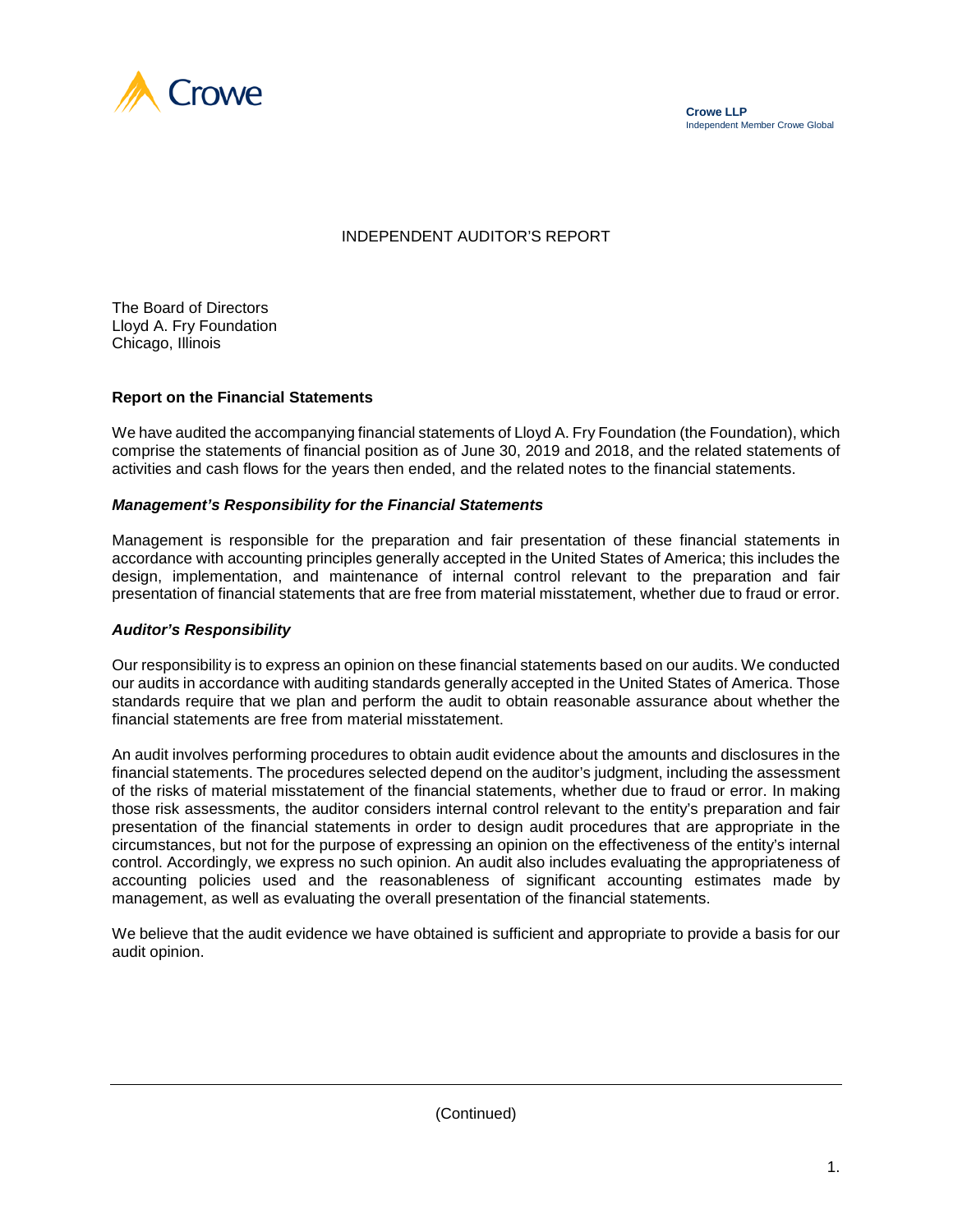## *Opinion*

In our opinion, the financial statements referred to above present fairly, in all material respects, the financial position of Lloyd A. Fry Foundation as of June 30, 2019 and 2018, and the changes in its net assets and its cash flows for the years then ended in accordance with accounting principles generally accepted in the United States of America.

#### *Emphasis of Matter*

As discussed in Note 1 to the financial statements, the Foundation has adopted Accounting Standards Update 2016-14 - *Not-For-Profit Entities (Topic 958): Presentation of Financial Statements of Not-For-Profit Entities* for the year ended June 30, 2019*.* Our opinion is not modified with respect to this matter.

Crowe LLP

Crowe LLP

Chicago, Illinois November 13, 2019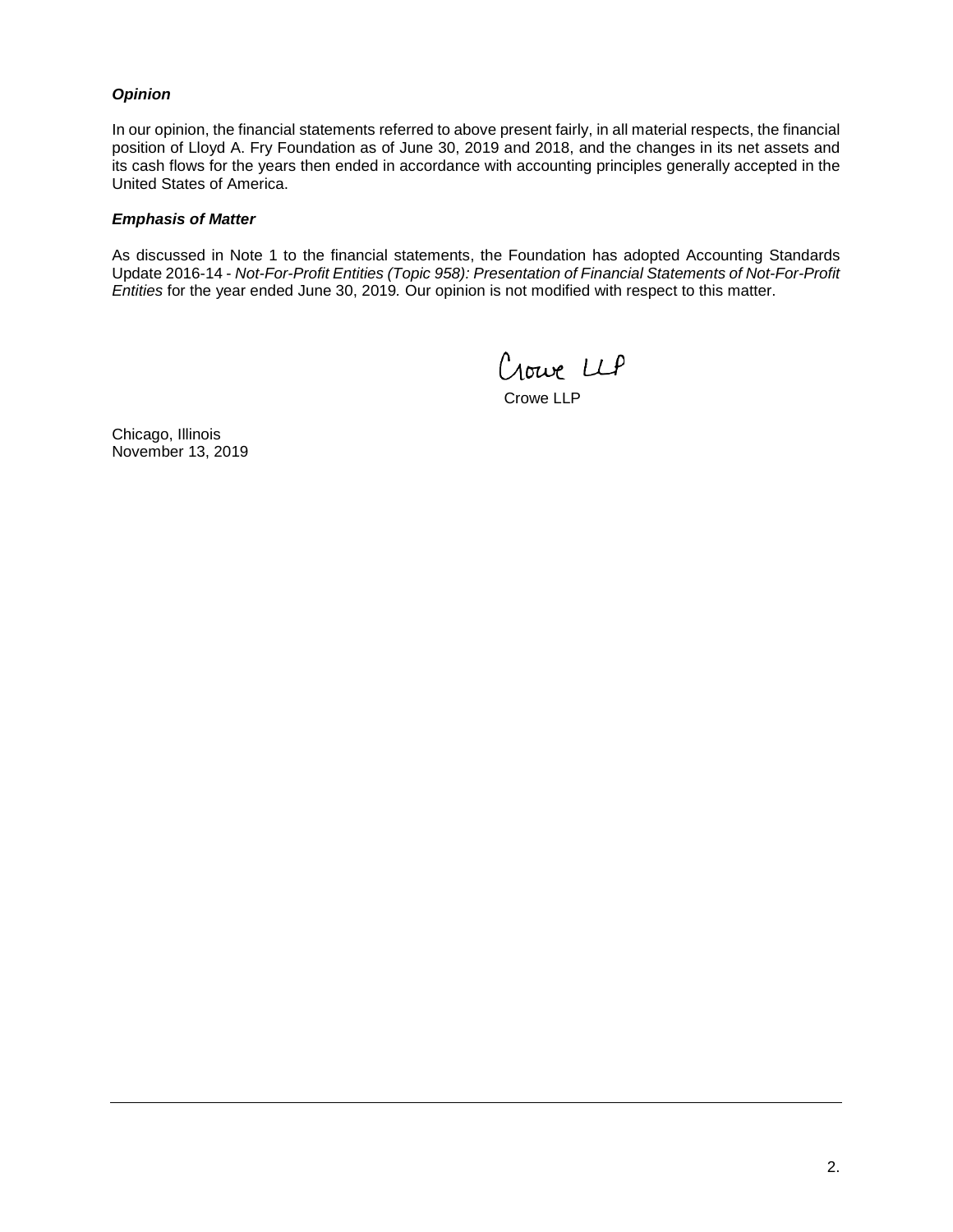#### LLOYD A. FRY FOUNDATION STATEMENTS OF FINANCIAL POSITION June 30, 2019 and 2018

|                                              |    | 2019        | 2018             |
|----------------------------------------------|----|-------------|------------------|
| <b>ASSETS</b>                                |    |             |                  |
| Cash and equivalents                         | \$ | 17,235,723  | 13,993,710<br>\$ |
| Accrued dividends and interest receivable    |    | 223,293     | 167,780          |
| Prepaid expenses                             |    | 3,501       | 8,603            |
| Excise tax receivable                        |    | 419,155     | 110,694          |
| Investments                                  |    | 162,568,982 | 167,698,830      |
| Beneficial interest in trusts held by others |    | 7,121,957   | 7,121,957        |
| Furniture and equipment, net                 |    | 26,196      | 26,703           |
| Total assets                                 | æ. | 187,598,807 | \$189,128,277    |
| <b>LIABILITIES AND NET ASSETS</b>            |    |             |                  |
| Accrued expenses                             | \$ | 101,867     | \$<br>89,213     |
| Unconditional grants payable                 |    | 3,381,000   | 2,330,000        |
| Federal excise tax                           |    | 497,781     | 521,624          |
| <b>Total liabilities</b>                     |    | 3,980,648   | 2,940,837        |
| Net assets without donor restrictions        |    | 176,496,202 | 179,065,483      |
| Net assets with donor restrictions           |    | 7,121,957   | 7,121,957        |
| Total net assets                             |    | 183,618,159 | 186, 187, 440    |
| Total liabilities and net assets             | Ж  | 187,598,807 | \$189,128,277    |

See accompanying notes to financial statements.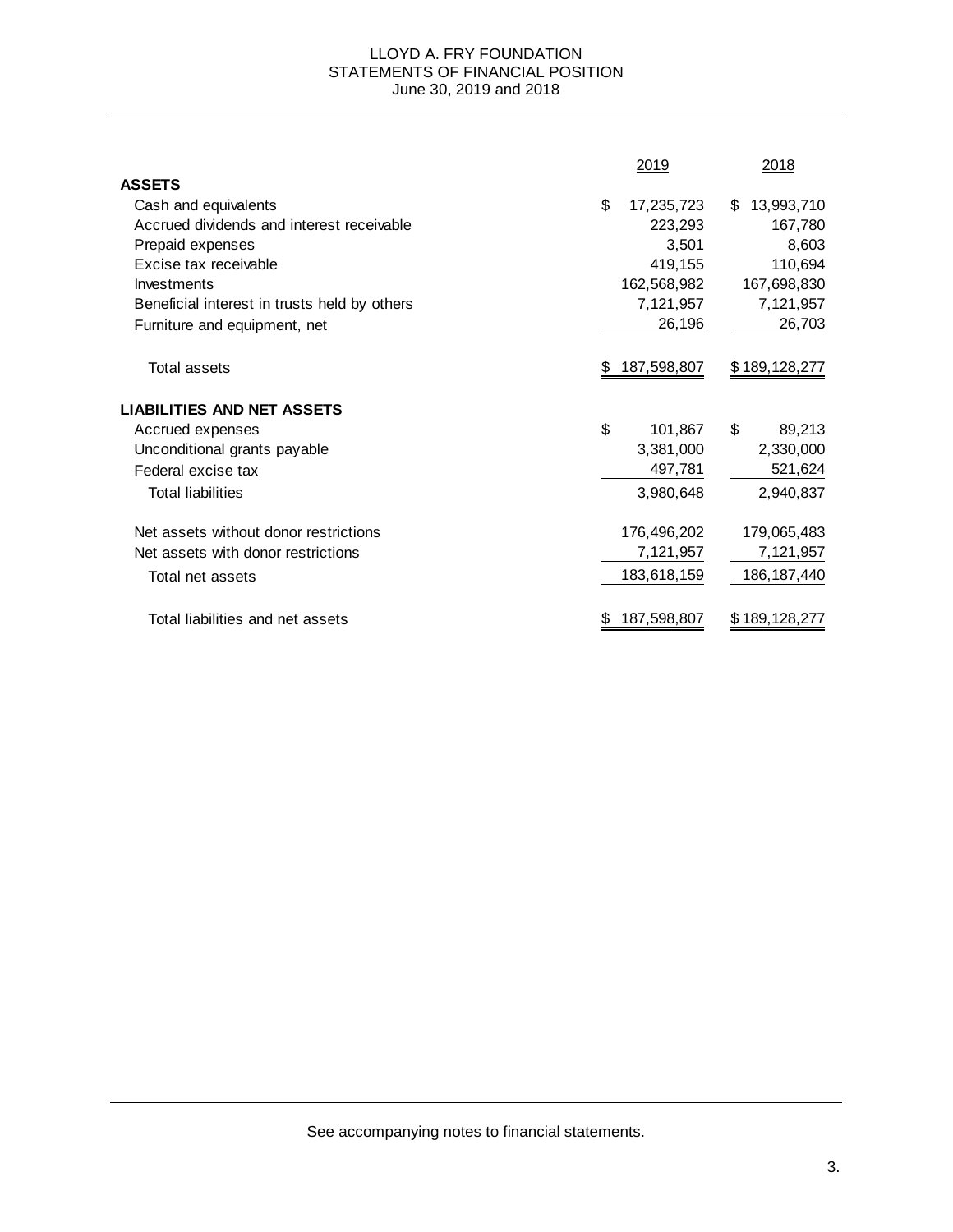#### LLOYD A. FRY FOUNDATION STATEMENTS OF ACTIVITIES Years ended June 30, 2019 and 2018

|                                                              | 2019              | 2018                |
|--------------------------------------------------------------|-------------------|---------------------|
| Changes in net assets without donor restrictions             |                   |                     |
| Revenue:                                                     |                   |                     |
| Interest income                                              | \$<br>672,531     | \$<br>406,740       |
| Dividends, net of investment management fees                 | 2,019,028         | 1,538,670           |
| Release from restriction, distributions from trusts          | 485,908           | 4,694,579           |
| Other                                                        | 9,929             | 5,550               |
|                                                              | 3,187,396         | 6,645,539           |
| Expenditures:                                                |                   |                     |
| Grants authorized                                            | 9,152,787         | 7,967,426           |
| Administrative and other expenses                            | 1,754,248         | 1,634,753           |
| Federal excise tax expense                                   | 178,196           | 279,337             |
|                                                              | 11,085,231        | 9,881,516           |
| Expenditures in excess of revenue                            | (7, 897, 835)     | (3, 235, 977)       |
| Net gains (losses) on investments:                           |                   |                     |
| Realized                                                     | 6,576,269         | 13,241,022          |
| Unrealized                                                   | (1, 247, 715)     | (1, 512, 922)       |
|                                                              | 5,328,554         | 11,728,100          |
| (Decrease) increase in net assets without donor restrictions | (2,569,281)       | 8,492,123           |
| Changes in net assets with donor restrictions                |                   |                     |
| Change in beneficial interests in trusts held by others      | 485,908           | 4,694,579           |
| Release from restriction, distributions from trusts          | (485, 908)        | (4,694,579)         |
| Change in net assets with donor restrictions                 |                   |                     |
| Total change in net assets                                   | (2,569,281)       | 8,492,123           |
| Net assets                                                   |                   |                     |
| Beginning of year                                            | 186, 187, 440     | 177,695,317         |
| End of year                                                  | \$<br>183,618,159 | \$<br>186, 187, 440 |

See accompanying notes to financial statements.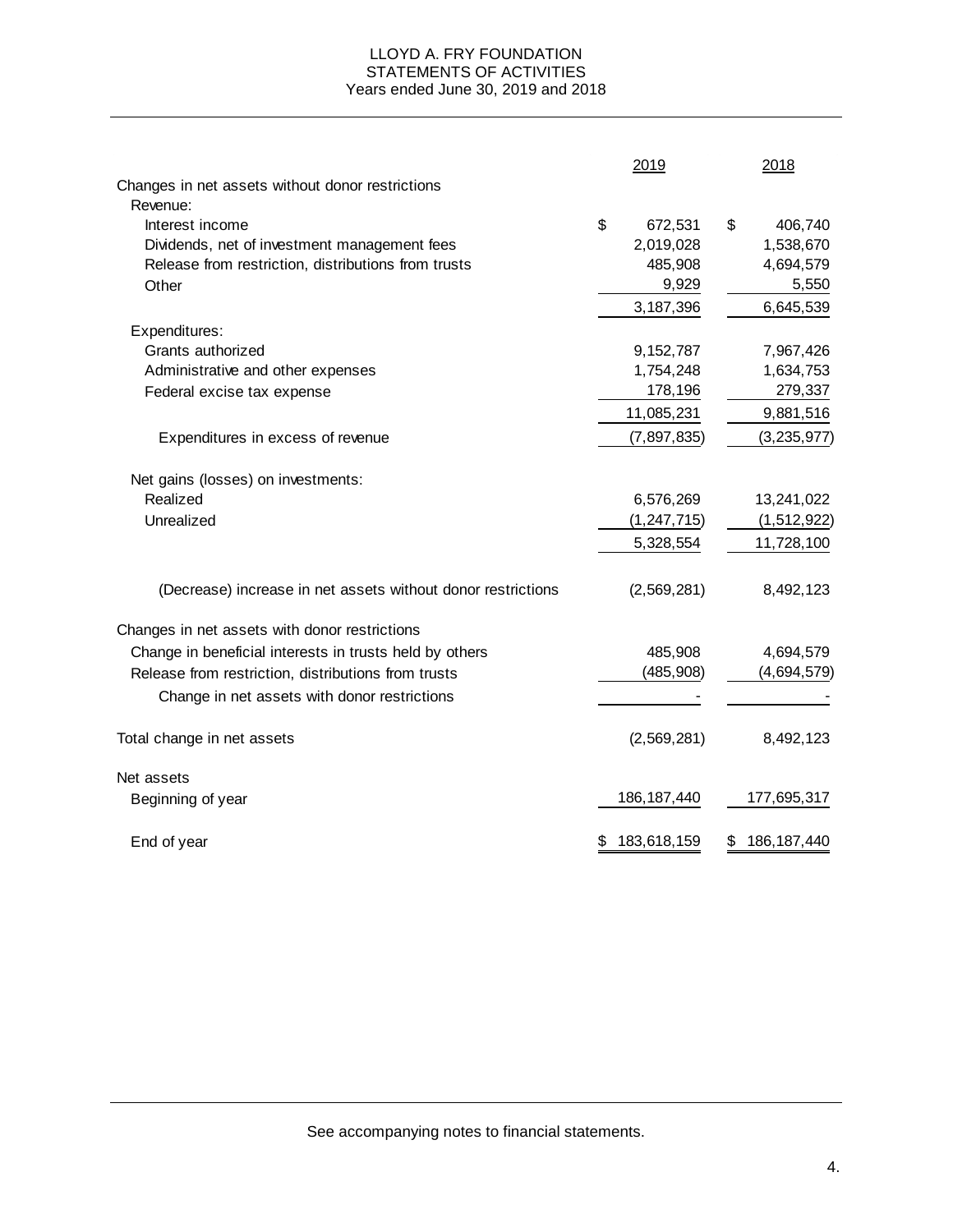#### LLOYD A. FRY FOUNDATION STATEMENTS OF CASH FLOWS Years ended June 30, 2019 and 2018

| Cash flows from operating activities<br>Net change in net assets<br>(2,569,281)<br>8,492,123<br>\$<br>S<br>Adjustments to reconcile change in net assets to net<br>cash flow used in operating activities:<br>Depreciation<br>11,982<br>Gain on distributions from trusts<br>(4, 195, 325)<br>Net realized and unrealized gains on investments<br>(11, 728, 100)<br>(5,328,554)<br>Changes in:<br>Accrued dividends and interest receivable<br>(55, 513)<br>5,102<br>Prepaid expenses |           |
|---------------------------------------------------------------------------------------------------------------------------------------------------------------------------------------------------------------------------------------------------------------------------------------------------------------------------------------------------------------------------------------------------------------------------------------------------------------------------------------|-----------|
|                                                                                                                                                                                                                                                                                                                                                                                                                                                                                       |           |
|                                                                                                                                                                                                                                                                                                                                                                                                                                                                                       |           |
|                                                                                                                                                                                                                                                                                                                                                                                                                                                                                       |           |
|                                                                                                                                                                                                                                                                                                                                                                                                                                                                                       |           |
|                                                                                                                                                                                                                                                                                                                                                                                                                                                                                       | 13,373    |
|                                                                                                                                                                                                                                                                                                                                                                                                                                                                                       |           |
|                                                                                                                                                                                                                                                                                                                                                                                                                                                                                       |           |
|                                                                                                                                                                                                                                                                                                                                                                                                                                                                                       |           |
|                                                                                                                                                                                                                                                                                                                                                                                                                                                                                       | (71, 637) |
|                                                                                                                                                                                                                                                                                                                                                                                                                                                                                       | 11,575    |
| Excise tax receivable<br>(308, 461)                                                                                                                                                                                                                                                                                                                                                                                                                                                   | 615,169   |
| Accrued expenses<br>12,654                                                                                                                                                                                                                                                                                                                                                                                                                                                            | 17,253    |
| Unconditional grants payable<br>1,051,000                                                                                                                                                                                                                                                                                                                                                                                                                                             | 40,000    |
| Federal excise tax<br>(23, 843)                                                                                                                                                                                                                                                                                                                                                                                                                                                       | (41, 031) |
| (6,846,600)<br>Net cash used in operating activities<br>(7, 204, 914)                                                                                                                                                                                                                                                                                                                                                                                                                 |           |
| Cash flows from investing activities                                                                                                                                                                                                                                                                                                                                                                                                                                                  |           |
| Additions of furniture and equipment<br>(11, 475)                                                                                                                                                                                                                                                                                                                                                                                                                                     |           |
| Proceeds from sales of investments<br>59,926,377<br>67,628,854                                                                                                                                                                                                                                                                                                                                                                                                                        |           |
| (49, 467, 975)<br>Purchases of investments<br>(56, 334, 093)                                                                                                                                                                                                                                                                                                                                                                                                                          |           |
| 10,446,927<br>11,294,761<br>Net cash provided by investing activities                                                                                                                                                                                                                                                                                                                                                                                                                 |           |
| Net change in cash and cash equivalents<br>3,242,013<br>4,448,161                                                                                                                                                                                                                                                                                                                                                                                                                     |           |
| Cash and equivalents                                                                                                                                                                                                                                                                                                                                                                                                                                                                  |           |
| 9,545,549<br>13,993,710<br>Beginning of year                                                                                                                                                                                                                                                                                                                                                                                                                                          |           |
| \$<br>17,235,723<br>\$<br>13,993,710<br>End of year                                                                                                                                                                                                                                                                                                                                                                                                                                   |           |
| Supplemental cash flow disclosure                                                                                                                                                                                                                                                                                                                                                                                                                                                     |           |
| \$<br>\$<br>410,500<br>Cash paid for taxes                                                                                                                                                                                                                                                                                                                                                                                                                                            | 4,000     |
| Non-cash investing activities:                                                                                                                                                                                                                                                                                                                                                                                                                                                        |           |
| Investments received through distributions from trusts<br>4,195,325                                                                                                                                                                                                                                                                                                                                                                                                                   |           |

See accompanying notes to financial statements.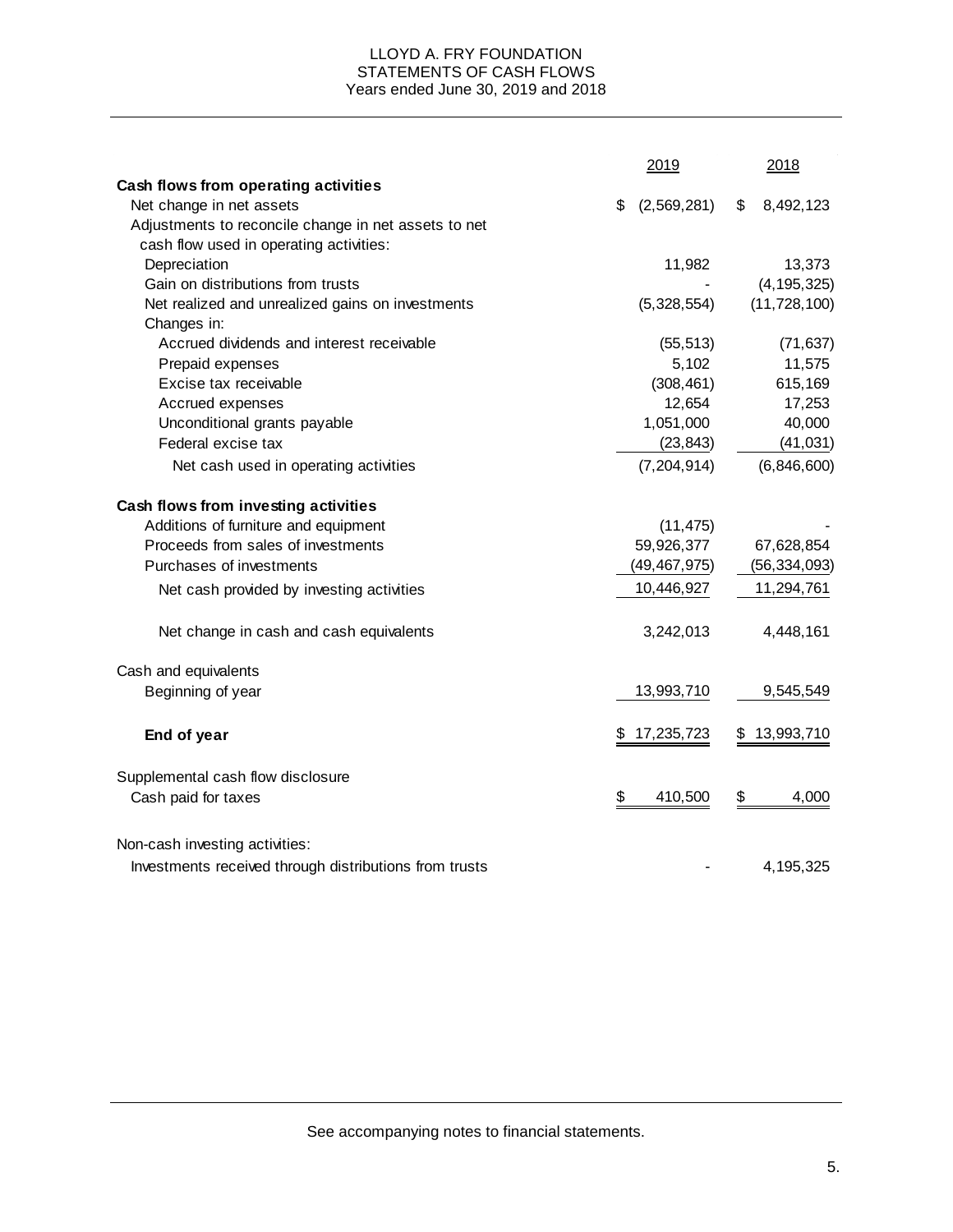# **NOTE 1 - NATURE OF ACTIVITIES AND SIGNIFICANT ACCOUNTING POLICIES**

Nature of Activities: The Lloyd A. Fry Foundation (the "Foundation") is a nonprofit private charitable foundation which distributes grants principally to charitable organizations.

Cash Equivalents: The Foundation considers all investments purchased with an original maturity of three months or less to be cash equivalents. The Foundation maintains its cash in bank accounts which, at times, may exceed federally insured limits. The Foundation has not experienced any losses in such accounts. Management believes that the Foundation is not exposed to any significant credit risk on cash.

Investments: Investments are reported at fair value. The fair value of corporate bonds and equity securities traded on national securities exchanges is the last reported sales price. Purchases and sales of securities are accounted for on the trade date. Interest is recorded as earned and dividends are recorded on the ex-dividend date. Investments in other investment partnerships are valued at fair value based on the applicable percentage ownership of the investment partnerships' net assets or net asset value (NAV) as of the measurement date as provided by the investment partnerships. The investment partnerships value the underlying securities and other financial instruments on a fair value basis of accounting. The estimated fair values of underlying assets of certain investment partnerships, which may include private placements and other securities for which prices are not readily available, are determined by the general partner or sponsor of the respective investment partnership and may not reflect amounts that could be realized upon immediate sale, nor amounts that ultimately may be realized. Accordingly, the estimated fair values may differ significantly from the values that would have been used had a ready market existed for these investments.

The Foundation invests in a variety of investments. Such investments are exposed to various risks such as interest rate, market, and credit risk. Due to the level of risk associated with certain investments, it is at least reasonably possible that changes in the values of investments will occur in the near term and that such changes could materially affect the amounts reported in the statements of financial position.

Furniture and Equipment: Furniture and equipment are stated at cost. Depreciation is being computed over the estimated useful lives of the assets using the straight-line method.

Beneficial Interest in Trusts: The Estate of Lloyd A. Fry established and funded trusts which are administered by an external trustee. The trusts make annual distributions for specified amounts to certain descendants of Lloyd A. Fry during their lifetimes. Under the terms of the trusts, the Foundation has the right to receive a portion of the excess income earned on the trust assets at the discretion of the trustee for the life (term) of the trusts as well as any residual values upon the termination of the trusts. The Foundation does not control the assets held by the outside trusts. Although the Foundation has no control over the administration of the funds held in these term trusts, the estimated fair value of the expected future cash flows from the trusts is recognized as an asset in the accompanying financial statements.

The Trusts made distributions to the Foundation of \$485,908 and \$4,694,579 during fiscal years 2019 and 2018, respectively.

Unconditional Grants Payable: Grant expense is recognized in the period the unconditional grant is approved. Conditional grants that are subject to satisfaction of prior conditions by the intended recipients are not reflected in the financial statements. There were no conditional grants at June 30, 2019 and 2018.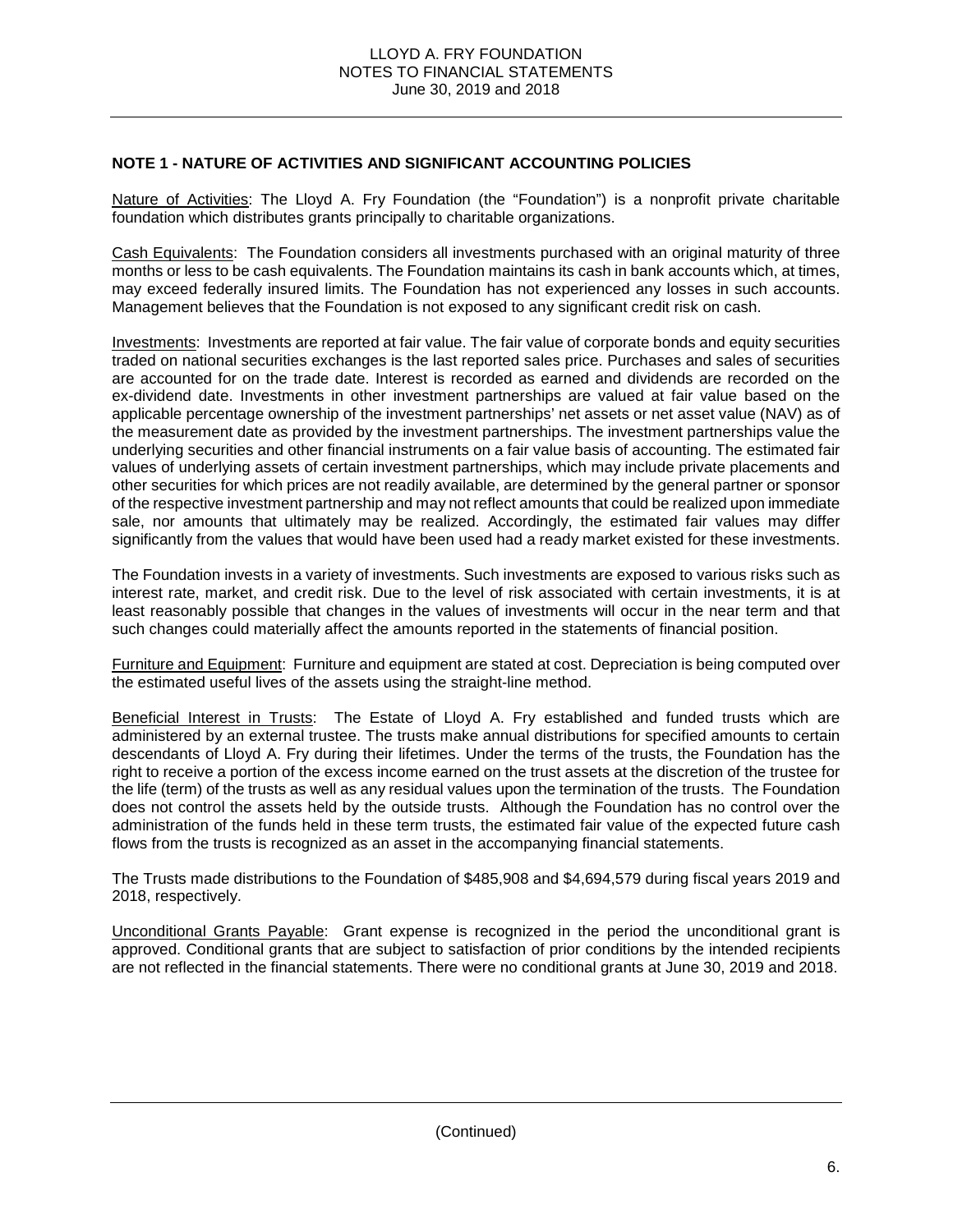#### **NOTE 1 - NATURE OF ACTIVITIES AND SIGNIFICANT ACCOUNTING POLICIES** (Continued)

Net Assets: The Foundation classifies its net assets as without donor restrictions or with donor restrictions.

- *Net assets without donor restrictions* Represents assets, other than beneficial interests in trusts held by others, in excess of liabilities. The trust document under which the Foundation was formed, as well as its bylaws, does not specify a restriction on the amount of grants and contributions that may be paid out of income or principal.
- *Net assets with donor restrictions* Represents assets held by others in trust. The restrictions expire by passage of time and by the receipt of distributions from the trustee.

Use of Estimates: The preparation of financial statements in conformity with accounting principles generally accepted in the United States of America ("US GAAP") requires management to make estimates and assumptions affecting the amounts reported in the financial statements and accompanying notes. Actual results could differ from those estimates.

Uncertain Tax Positions: The Foundation follows guidance issued by the Financial Accounting Standards Board (FASB) with respect to accounting for uncertainty in income taxes. A tax position is recognized as a benefit only if it is "more likely than not" that the tax position would be sustained in a tax examination, with a tax examination being presumed to occur. The amount recognized is the largest amount of tax benefit that is greater than 50% likely of being realized on examination. Where tax positions do not meet the "more likely than not" test, no tax benefit is recorded.

The Foundation is exempt from U.S. federal income tax as well as income tax of the state of Illinois under section 501(c)(3) of the Internal Revenue Code as a Private Foundation as described in 509(a). All domestic private foundations must calculate their distributable amount annually. The Foundation's distributable amount is the amount of qualifying distributions based upon certain criteria that needs to be granted by the end of the succeeding year to avoid an excise tax for failure to distribute income.

The Foundation recognizes interest and penalties related to unrecognized tax benefits in interest and income tax expense, respectively. The Foundation has no amounts accrued for interest or penalties as of June 30, 2019 and 2018. The Foundation does not expect the total amount of unrecognized tax benefits to significantly change in the next 12 months.

Recent Accounting Guidance: In February 2016, the FASB issued Accounting Standards Update (ASU) 2016-02, *Leases*. This ASU affects any entity that enters into a lease, with some specified scope exemptions. The main difference between previous US GAAP and this ASU is the recognition of lease assets and lease liabilities by lessees for those leases classified as operating leases under previous US GAAP. Nonpublic business entities should apply the amendments for fiscal years beginning after December 15, 2019. The Foundation has not yet implemented this ASU and is in the process of assessing the effect on the Foundation's financial statements.

In August 2016, the FASB issued ASU 2016-14, *Presentation of Financial Statements of Not-for-Profit Entities: Topic 958.* The amendments in this Update affect not-for-profit entities ("NFP's") and the users of their general purpose financial statements. The amendments in this Update make certain improvements to the current net asset classification requirements and the information presented in financial statements and notes about a NFP's liquidity, financial performance, and cash flows. The standard requires the Foundation to reclassify its net assets (i.e. unrestricted, temporarily restricted, and permanently restricted) into two categories: net assets without donor-imposed restrictions and net assets with donor-imposed restrictions, among other requirements. It requires the Foundation to provide qualitative and quantitative information that communicates how the Foundation manages liquid resources available to meet cash needs within one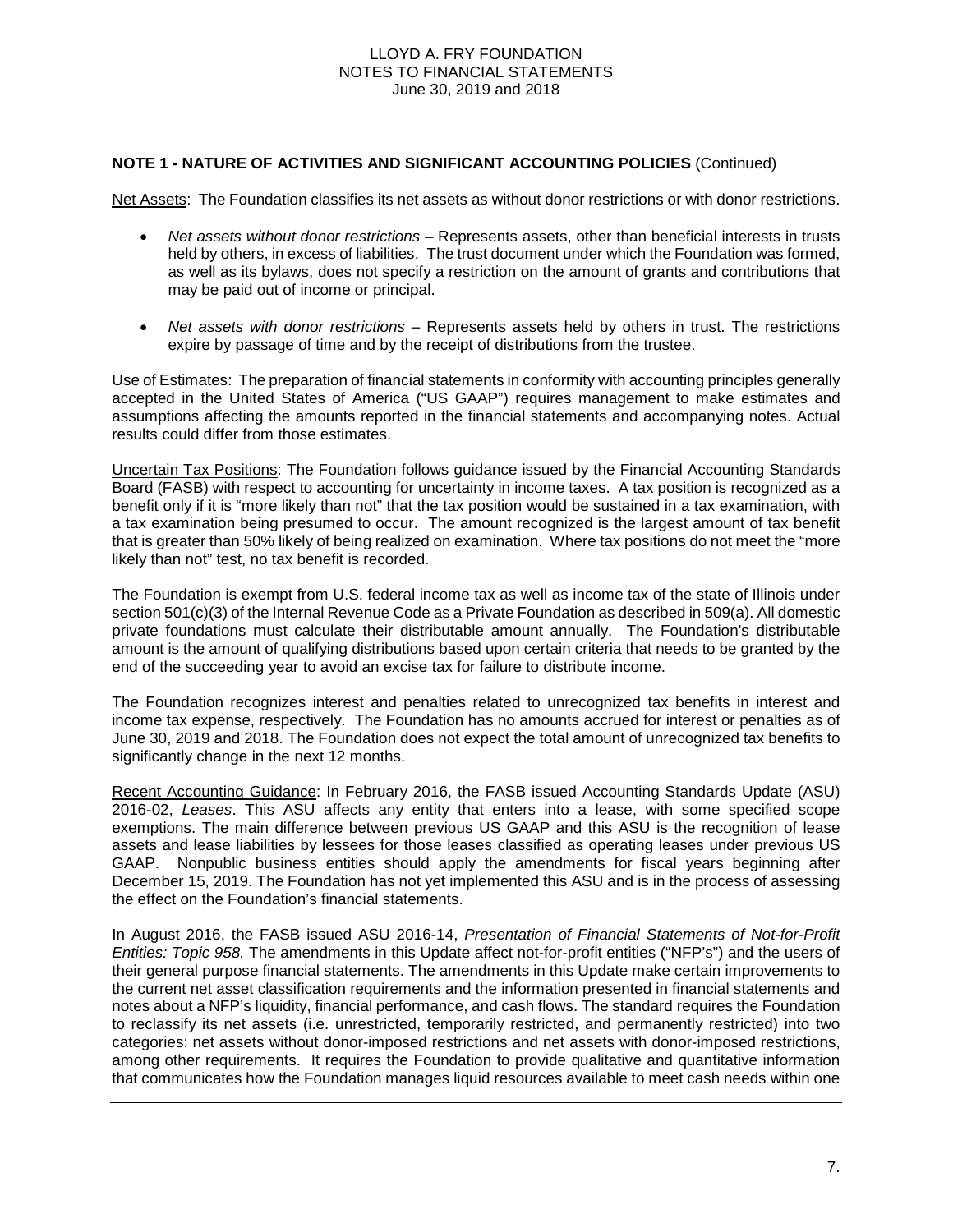#### **NOTE 1 - NATURE OF ACTIVITIES AND SIGNIFICANT ACCOUNTING POLICIES** (Continued)

year of the statement of net position date. It also requires the Foundation to disclose expenses by both natural and functional classification as well as methods used to allocate between program and support functions.. The amendments in the ASU are effective for annual financial statements issued for fiscal years beginning after December 15, 2017. The Foundation implemented this guidance for the year ended June 30, 2019, and retrospectively for all periods presented, except for the presentation of natural and functional expense classification, as permitted.

Reclassifications: Certain reclassifications have been made to prior year amounts to conform to the current year presentation. These reclassifications had no effect on the change in net assets or classification of net assets.

Subsequent Events: The Foundation has performed an analysis of the activities and transactions subsequent to June 30, 2019, to determine the need for any adjustments to and/or disclosures within the audited financial statements for the year ended June 30, 2019. Management has performed their analysis through November 13, 2019, the date the financial statements were available to be issued.

# **NOTE 2 – INVESTMENTS AND FAIR VALUE DISCLOSURES**

FASB defines fair value as the price that would be received to sell an asset or paid to transfer a liability in an orderly transaction between market participants at the measurement date. In determining fair value, the Foundation uses various methods including market, income and cost approaches. Based on these approaches, the Foundation often utilizes certain assumptions that market participants would use in pricing the asset or liability, including assumptions about risk and or the risks inherent in the inputs to the valuation technique. These inputs can be readily observable, market corroborated, or generally unobservable inputs. The Foundation utilizes valuation techniques that maximize the use of observable inputs and minimize the use of unobservable inputs. Based on the observability of the inputs used in the valuation techniques, the Foundation is required to provide the following information according to the fair value hierarchy. The fair value hierarchy ranks the quality and reliability of the information used to determine fair values.

Financial assets and liabilities carried at fair value will be classified and disclosed in one of the following three categories:

- Level 1 Quoted prices (unadjusted) for identical assets or liabilities in active markets that the Foundation has the ability to access as of the measurement date.
- Level 2 Significant other observable inputs other than Level 1 prices such as quoted prices for similar assets or liabilities; quoted prices in markets that are not active; or other inputs that are observable or can be corroborated by observable market data.
- Level 3 Significant unobservable inputs that reflect the Foundation's own assumptions about the assumptions that market participants would use in pricing an asset or liability.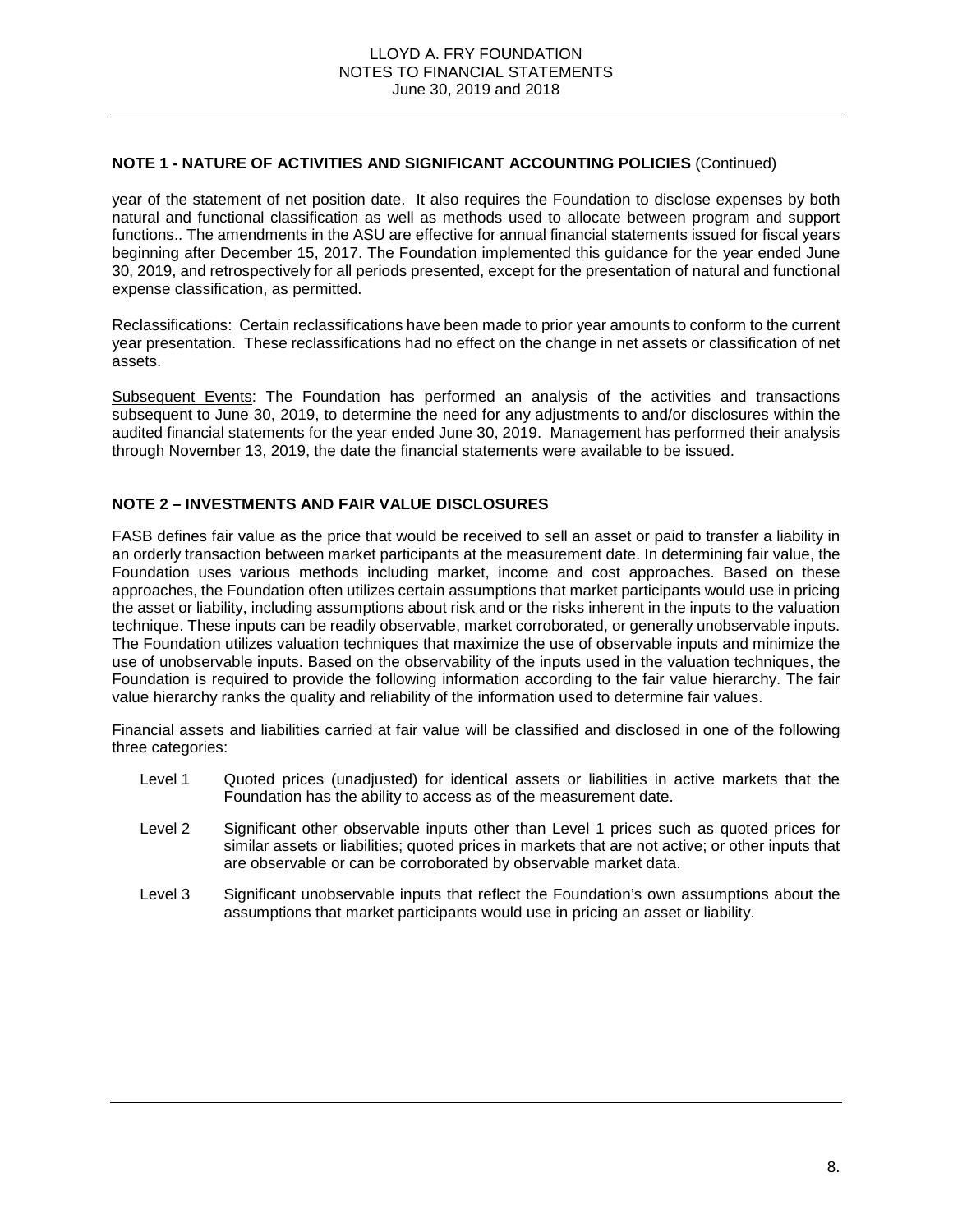Fair Value on a Recurring Basis: The table below presents the balances of assets and liabilities measured at fair value on a recurring basis as of June 30, 2019:

|                                | Level 1          |      | Level 2    |      | Level 3   |    | (NAV)                    |    | Total       |
|--------------------------------|------------------|------|------------|------|-----------|----|--------------------------|----|-------------|
| Common stock                   |                  |      |            |      |           |    |                          |    |             |
| Large cap                      | \$<br>19,968,053 | - \$ |            | - \$ |           | \$ | $\overline{\phantom{a}}$ | \$ | 19,968,053  |
| Mid cap                        | 12,620,908       |      |            |      |           |    |                          |    | 12,620,908  |
| Small cap                      | 8,792,023        |      |            |      |           |    |                          |    | 8,792,023   |
| Mutual funds                   |                  |      |            |      |           |    |                          |    |             |
| Equity                         | 40,446,677       |      |            |      |           |    | 7,329,807                |    | 47,776,484  |
| Fixed income                   |                  |      |            |      |           |    | 9,945,962                |    | 9,945,962   |
| Fixed income                   |                  |      |            |      |           |    |                          |    |             |
| Corporate bonds                |                  |      | 15,799,037 |      |           |    |                          |    | 15,799,037  |
| Federal and agency bonds       | 16,633,008       |      |            |      |           |    |                          |    | 16,633,008  |
| International bonds            | 69,871           |      |            |      |           |    |                          |    | 69,871      |
| Certificate of deposit         |                  |      | 750,000    |      |           |    |                          |    | 750,000     |
| Private equity investments     |                  |      |            |      |           |    | 30,213,636               |    | 30,213,636  |
|                                |                  |      |            |      |           |    |                          |    |             |
| Total investments              | 98,530,540       | S    | 16,549,037 | \$   |           | \$ | 47,489,405               | S  | 162,568,982 |
|                                |                  |      |            |      |           |    |                          |    |             |
| Beneficial interests in trusts |                  |      |            |      | 7,121,957 | S  |                          |    | 7,121,957   |

The table below presents the balances of assets and liabilities measured at fair value on a recurring basis as of June 30, 2018:

|                                | Level 1          |     | Level 2   | Level 3                        |    | (NAV)      | Total             |
|--------------------------------|------------------|-----|-----------|--------------------------------|----|------------|-------------------|
| Common stock                   |                  |     |           |                                |    |            |                   |
| Large cap                      | \$<br>22,031,624 | -\$ | $\sim$    | \$<br>$\overline{\phantom{0}}$ | \$ | ٠          | \$<br>22,031,624  |
| Mid cap                        | 13,997,098       |     |           |                                |    |            | 13,997,098        |
| Small cap                      | 7,397,724        |     |           |                                |    |            | 7,397,724         |
| Mutual funds                   |                  |     |           |                                |    |            |                   |
| Equity                         | 37,606,978       |     |           |                                |    | 5,679,436  | 43,286,414        |
| Fixed income                   | 6,298,872        |     |           |                                |    | 9,695,986  | 15,994,858        |
| Fixed income                   |                  |     |           |                                |    |            |                   |
| Corporate bonds                |                  |     | 7,690,222 |                                |    |            | 7,690,222         |
| Federal and agency bonds       | 17,931,165       |     |           |                                |    |            | 17,931,165        |
| International bonds            | 54,129           |     |           |                                |    |            | 54,129            |
| Certificate of deposit         |                  |     | 750,000   |                                |    |            | 750,000           |
| Hedge funds                    |                  |     |           |                                |    | 7,309,749  | 7,309,749         |
| Private equity investments     |                  |     |           |                                |    | 31,255,847 | 31,255,847        |
| Total investments              | 105,317,590      | \$  | 8,440,222 | \$                             | S  | 53,941,018 | \$<br>167,698,830 |
| Beneficial interests in trusts |                  |     |           | 7,121,957                      | \$ |            | 7,121,957         |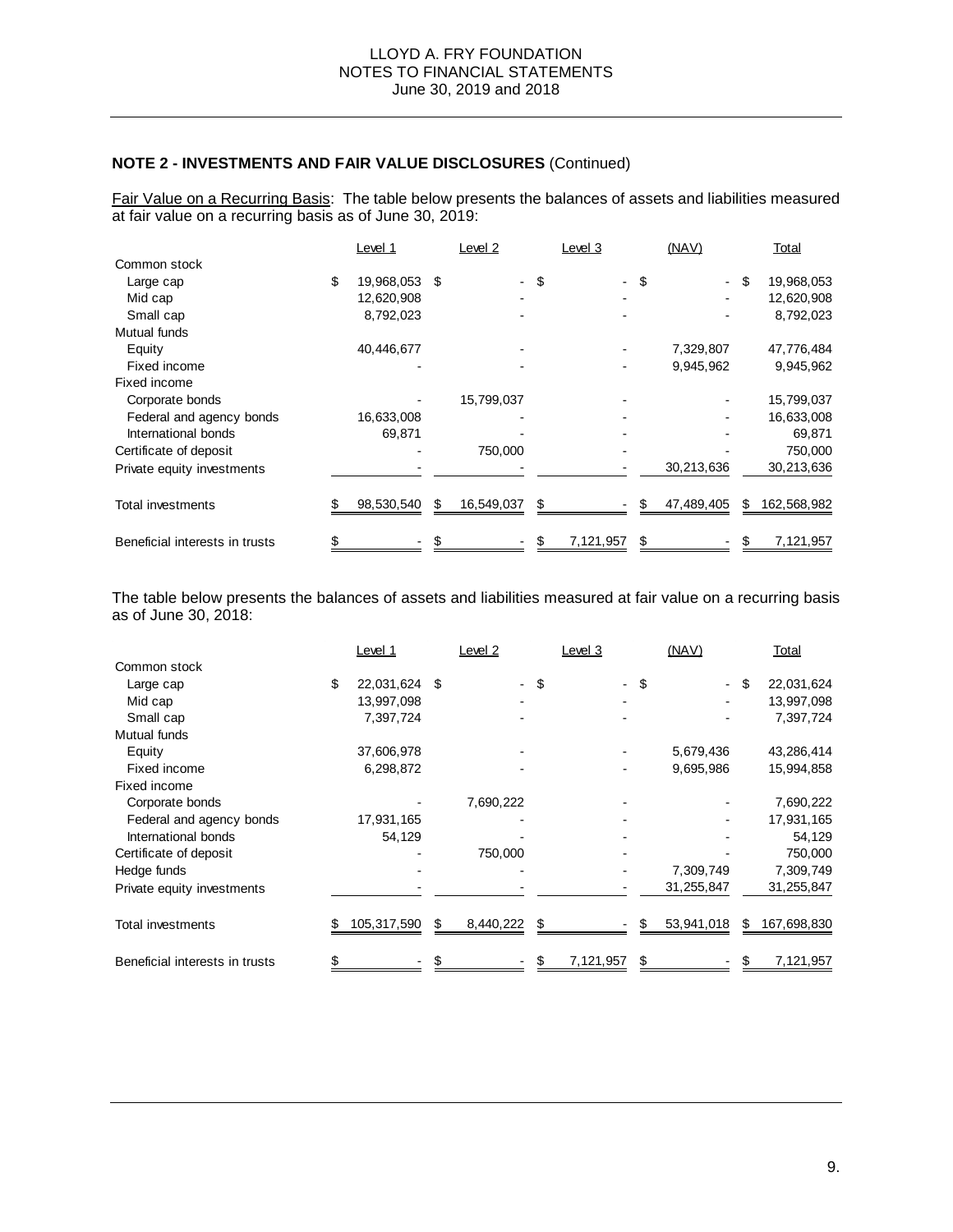The application of valuation techniques applied to similar assets and liabilities has been consistent. The following is a description of the valuation methodologies used for instruments measured at fair value:

*Common stock*: The Foundation's common stock securities are readily marketable and have fair values which are determined by obtaining quoted market prices in active markets. (Level 1 inputs – market approach).

*Fixed income and equity mutual funds:* The fair value of investments in fixed income and equity mutual funds that are readily marketable are determined by obtaining quoted prices on nationally recognized securities exchanges (Level 1 inputs – market approach). Equity and fixed income mutual funds are held at net asset value ("NAV") and are not quoted on a nationally recognized securities exchange; however, the amount is priced daily with no redemption restrictions. The fund is a risk-managed broad large cap growth fund, which invests in various large cap securities in the Russell 1000 Growth Index.

*Fixed income securities*: Fair values of U.S. Government securities and international bonds reflect closing prices reported in the active markets in which the securities are traded. (Level 1 inputs – market approach). Fair values of corporate bonds are determined based on quoted prices for similar instruments in active markets, quoted prices for identical or similar instruments in markets that are not active and other market-corroborated sources, such as indices, yield curves and matrix pricing. (Level 2 inputs – market approach).

*Certificate of deposit account:* Fair values are estimated to approximate deposit account balances, payable on demand, as no discounts for credit quality or liquidity were determined to be applicable (Level 2 inputs – income approach).

*Hedge funds and private equity:* For hedge funds and limited partnerships, for which there is no active market, the Foundation records these investments at the net asset value ("NAV"). The Foundation also reviews information such as historical and current performance of the underlying assets, cash flow projections, liquidity and credit premiums required by a market participant, and financial trend analysis with respect to the individual fund manager. Together, these factors are utilized in determining individual security valuations. Due to current market conditions as well as the limited trading activity of these securities, the market value of the securities is highly sensitive to assumption changes and market value volatility. In some cases, the Foundation is able to redeem these funds within 90 days of June 30 at the NAV. Foundation management has done considerable independent review of valuations reported by investment managers and determined that NAV is a reasonable and prudent estimate of fair value. Alternative investments are not readily marketable, and their estimated value is subject to uncertainty. Therefore, there may be a material difference between their estimated value and the value that would have been used had a readily determinable fair value for such investments existed.

*Beneficial interest in assets held by others:* The fair value of beneficial interests in trust assets was determined based upon the present value of future cash flows from the trusts. The trusts cannot be redeemed by management until the termination of the trusts. (Level 3 inputs – income approach).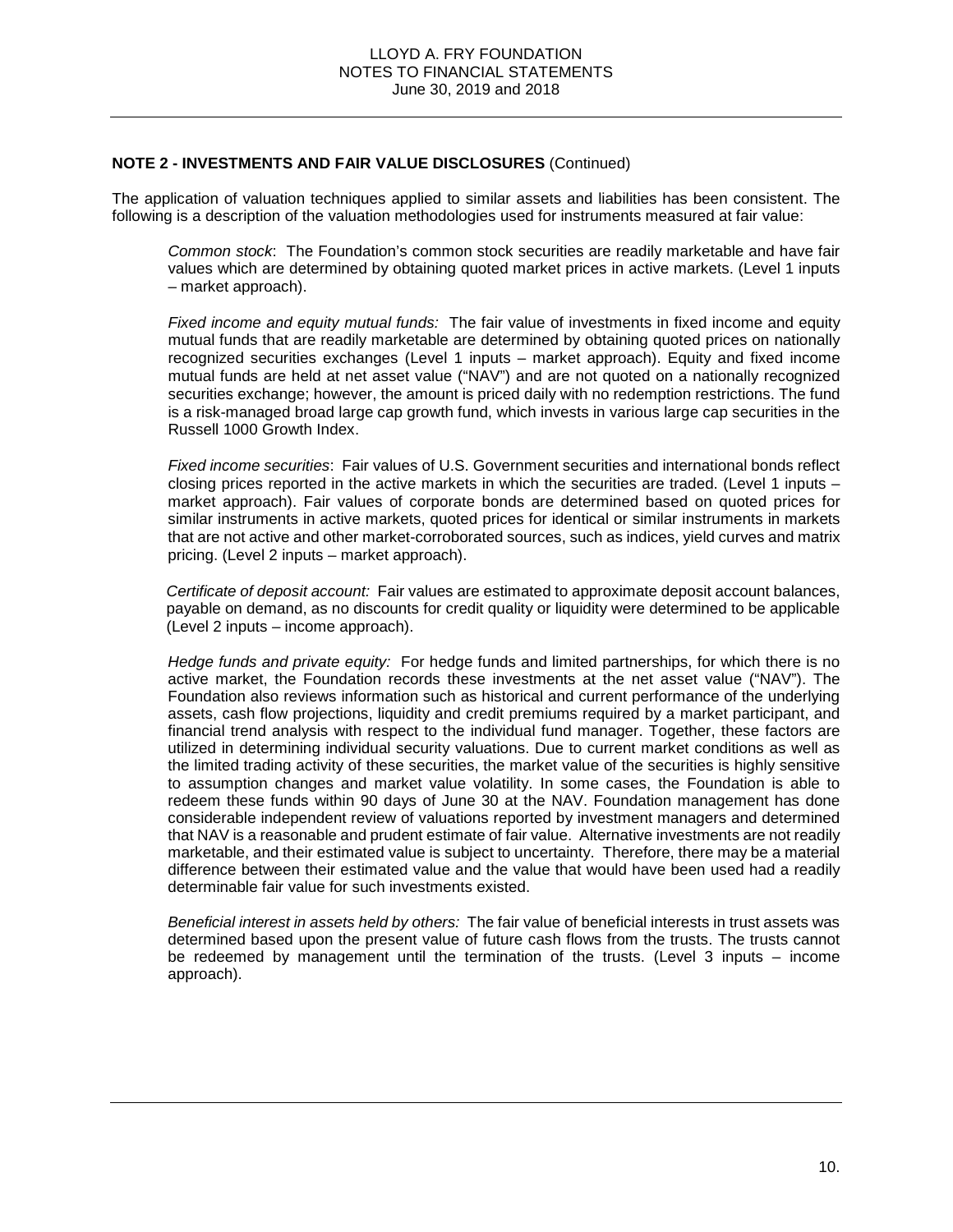Changes in Level 3 Assets Measured at Fair Value on a Recurring Basis at June 30, 2019:

|                                                | <b>Beneficial Interest</b> |               |  |
|------------------------------------------------|----------------------------|---------------|--|
|                                                | in Assets Held by          |               |  |
|                                                |                            | <b>Others</b> |  |
| Balance at June 30, 2018                       | \$                         | 7,121,957     |  |
| Total gains included in changes in net assets: |                            |               |  |
| Unrealized                                     |                            |               |  |
| Realized                                       |                            |               |  |
| Purchases                                      |                            |               |  |
| Sales                                          |                            |               |  |
|                                                |                            |               |  |
| Balance at June 30, 2019                       |                            | 7,121,957     |  |

Changes in Level 3 Assets Measured at Fair Value on a Recurring Basis at June 30, 2018:

|                                                | <b>Beneficial Interest</b> |                   |  |
|------------------------------------------------|----------------------------|-------------------|--|
|                                                |                            | in Assets Held by |  |
|                                                |                            | <b>Others</b>     |  |
| Balance at June 30, 2017                       | \$                         | 7,121,957         |  |
| Total gains included in changes in net assets: |                            |                   |  |
| Unrealized                                     |                            |                   |  |
| Realized                                       |                            |                   |  |
| Purchases                                      |                            |                   |  |
| Sales                                          |                            |                   |  |
|                                                |                            |                   |  |
| Balance at June 30, 2018                       | \$                         | 7,121,957         |  |

#### Description of Alternative Investments and Liquidity:

The private equity alternative investments are comprised of four private equity fund-of-funds investment portfolios that are offshore limited partnerships. Two of the private equity managers (Adams Street and Abbott Capital) are primary private equity investments while Coller Capital is a secondary private equity investment and Horsley Bridge is a venture capital private equity investment. The liquidity of the private equity fund-of-funds is estimated at 10 to 12 years with 3 one-year extensions, while the secondary fund is intended to distribute capital more quickly. Distributions may be paid out throughout the life of the investment. All managers have a global strategy; while Adams Street, Abbott Capital, and Coller are multistrategy funds covering buyout, venture capital, secondary, mezzanine, and other transaction types, Horsley Bridge is solely focused on venture capital transaction types.

The four private equity fund-of-funds managers invest in underlying limited partnerships and direct companies with each fund investing in well over 500 to 1,500 individual companies. The typical areas of investments for the private equity managers are within the following sectors: technology, health care, services, consumer-related, energy, telecom and financial. The exit strategy for the private equity managers underlying companies are typically the IPO market, a strategic buyer or another private equity firm.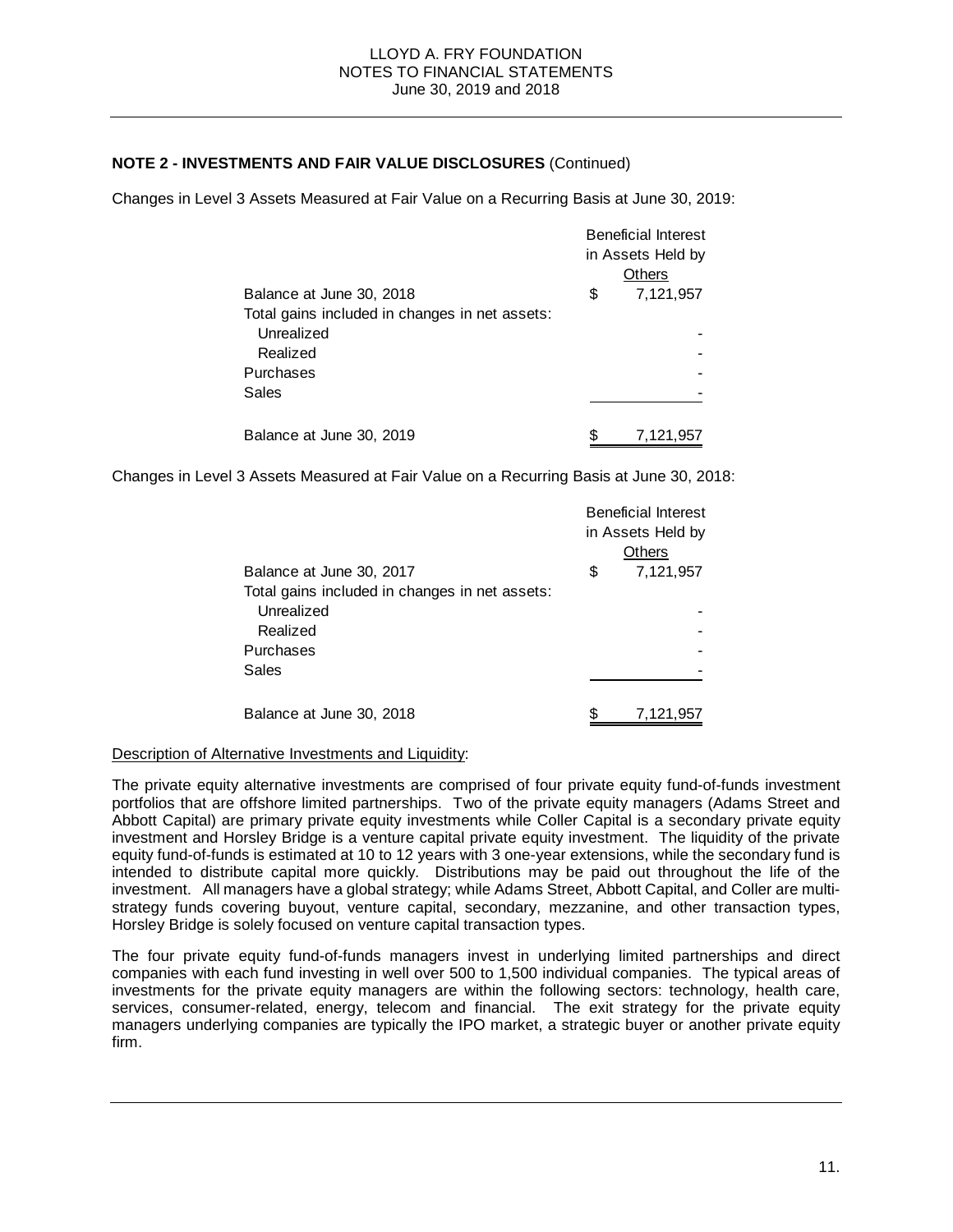The real estate investment trusts are comprised of two investment managers, Harrison Street and TA Associates. Harrison Street is an opportunistic/value-added real estate manager focused on multifamily, education, healthcare, and storage. TA Associates is a value-added real estate manager focused on multi-family, industrial and office. The liquidity on these investments is estimated to be 10 years. Distributions may be paid out throughout the life of the investments. These investments will be diversified geographically throughout the entire US. On average, there have been between 90 and 110 investment properties in each fund. The exit strategy for the real estate investments will either be public REITs, strategic buyers, pension funds and/or insurance companies.

The schedule below lists the remaining number of years until the partnerships are expected to be dissolved without extension, allowing the Foundation to withdraw its investment:

|                                | < 1 year | 1 - 5 years       | 6 - 10 years | Thereafter   | <u>Total</u> |
|--------------------------------|----------|-------------------|--------------|--------------|--------------|
| Limited partnerships:          |          |                   |              |              |              |
| Private equity and real estate |          | $-$ \$ 17.836.084 | \$11.206.262 | \$ 1.171.290 | \$30.213.636 |

The Foundation had unfunded commitments to make additional private equity investments at June 30, 2019 and 2018 of approximately \$15,933,000 and \$11,860,000, respectively.

#### **NOTE 3 - OTHER COMMITMENTS**

The Foundation is required to make the following minimum annual rental payments under a non-cancelable lease for office space through March 31, 2027:

| 2020       | \$<br>143,924 |
|------------|---------------|
| 2021       | 147,485       |
| 2022       | 151,046       |
| 2023       | 154,607       |
| 2024       | 158,168       |
| Thereafter | 449,657       |
|            | \$1,204,887   |

Rental expense for office space was approximately \$129,000 and \$123,000 for fiscal year 2019 and 2018, respectively.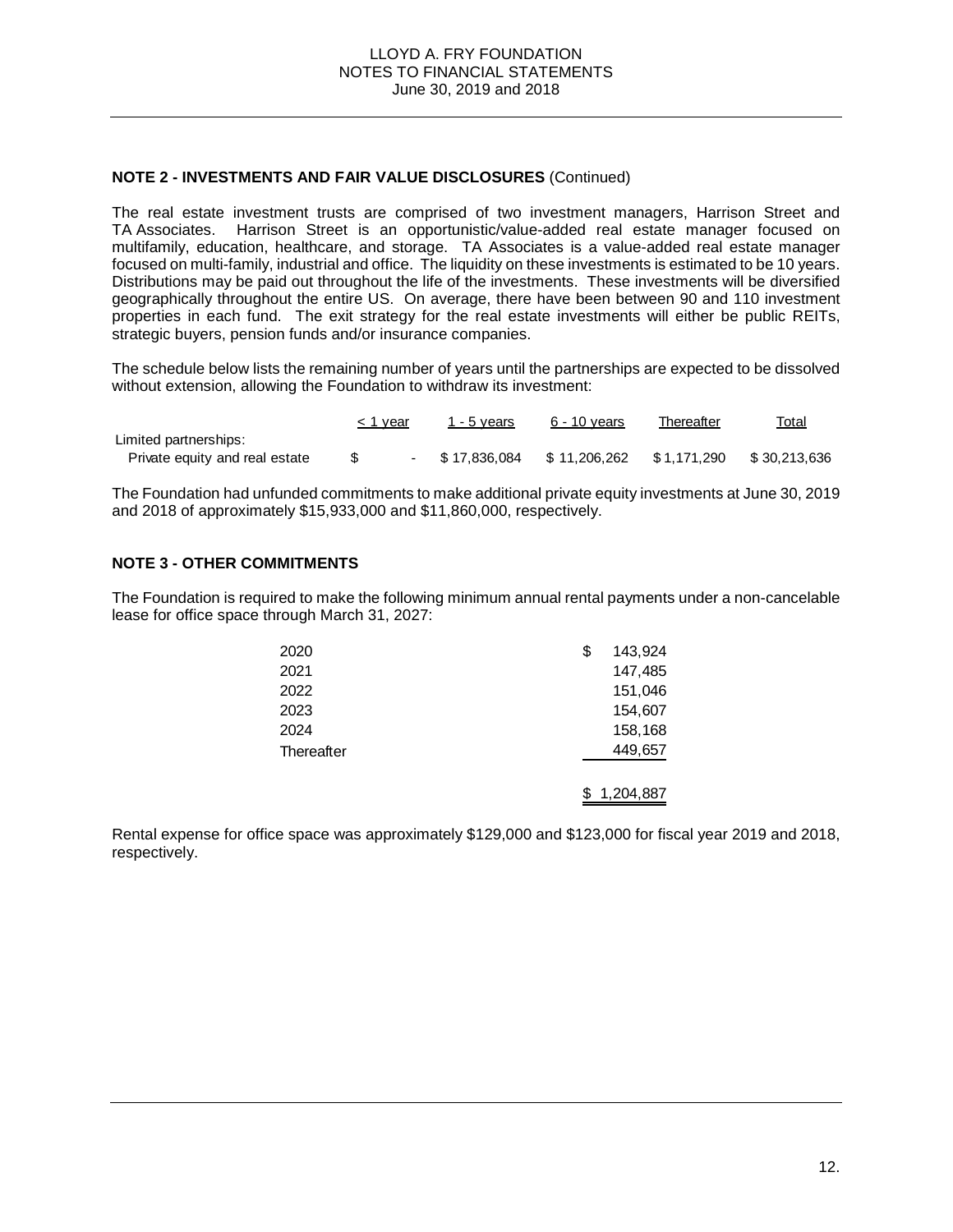#### **NOTE 4 - FEDERAL EXCISE TAXES**

The Foundation is classified as a private foundation pursuant to Section 509(a) of the Internal Revenue Code and, therefore, is subject to an excise tax on net investment income, including realized net gains on sales of securities. In addition, in fiscal years 2019 and 2018, a liability for deferred excise taxes was provided on the unrealized gain on investments and accrued investment income. The tax was provided for at a 2 percent rate.

The Foundation's current excise tax receivable at June 30, 2019 and 2018, was \$419,155 and \$110,694 while the deferred excise tax liability was \$497,781 and \$521,624, respectively. The provision for current and deferred federal excise taxes for the years ended June 30, 2019 and 2018, are as follows:

|                                                     |     | 2019                 |   | 2018                 |  |
|-----------------------------------------------------|-----|----------------------|---|----------------------|--|
| Current excise tax<br>Deferred excise (benefit) tax | \$. | 202,039<br>(23, 843) | S | 320,368<br>(41, 031) |  |
| Total                                               | S   | 178,196              | S | 279,337              |  |

#### **NOTE 5 - GRANT DISTRIBUTIONS**

Unconditional grants authorized but not distributed as of June 30, 2019 and 2018, totaled \$3,381,000 and \$2,330,000, respectively. Grant expense for the fiscal years 2019 and 2018 consisted of the following:

|                                                   | 2019        | 2018                |
|---------------------------------------------------|-------------|---------------------|
| Unconditional grants payable at beginning of year | (2,330,000) | \$<br>(2, 290, 000) |
| Grants distributed                                | 8,101,787   | 7,927,426           |
| Unconditional grants payable at year end          | 3,381,000   | 2,330,000           |
|                                                   | 9, 152, 787 | 7,967,426           |

# **NOTE 6 - EMPLOYEE BENEFIT PLAN**

The Foundation maintains a Section 403(b) salary reduction retirement plan. The plan covers all employees. The plan agreement provides for employer contributions based on a set percentage of salary up to the annual maximum. The Foundation's contributions for 2019 and 2018, were approximately \$108,000 and \$106,000, respectively.